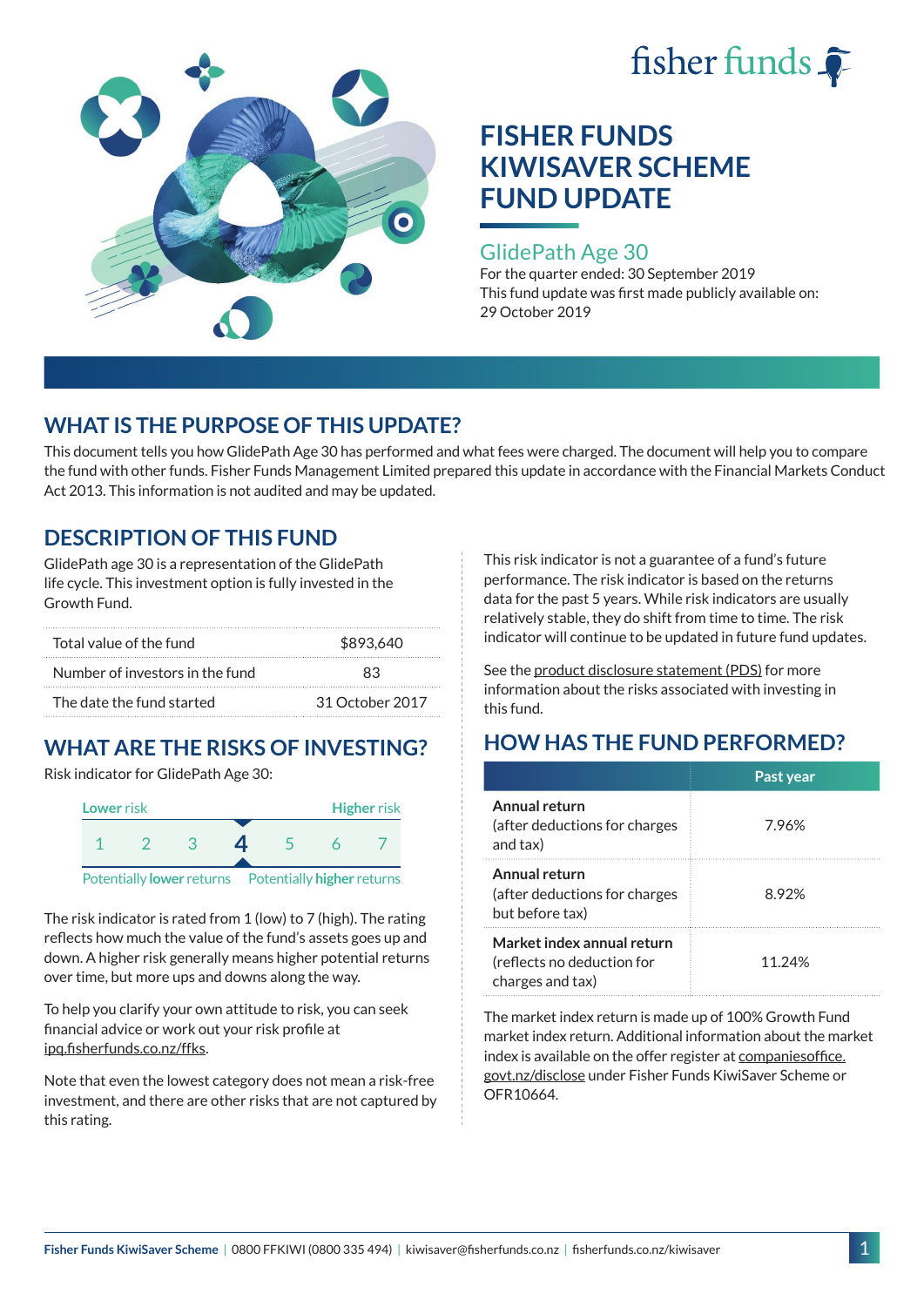# **ANNUAL RETURN GRAPH**



This shows the return after fund charges and tax for each year ending 31 March since the fund started. The last bar shows the average annual return since the fund started, up to 30 September 2019.

**Important:** This does not tell you how the fund will perform in the future.

Returns in this update are after tax at the highest prescribed investor rate (PIR) of tax for an individual New Zealand resident. Your tax may be lower. The market index return reflects no deduction for charges and tax.

### **WHAT FEES ARE INVESTORS CHARGED?**

Investors in GlidePath Age 30 are charged fund charges that include GST. In the year to 31 March 2019 these were:

|                                                | % of net asset value   |
|------------------------------------------------|------------------------|
| <b>Total fund charges</b>                      | 1.41%                  |
| Which are made up of:                          |                        |
| Total management and<br>administration charges | 1.05%                  |
| Including:                                     |                        |
| Manager's basic fee                            | 0.95%                  |
| Other management and<br>administration charges | 0.10%                  |
| Total performance-based fees <sup>1</sup>      | 0.36%                  |
| Other charges:                                 | \$ amount per investor |
| Annual account fee                             | ፍ36                    |

Small differences in fees and charges can have a big impact on your investment over the long term.

### **EXAMPLE OF HOW THIS APPLIES TO AN INVESTOR**

Sarah had \$10,000 in the fund at the start of the year and did not make any further contributions. At the end of the year, Sarah received a return after fund charges were deducted of \$796 (that is 7.96% of her initial \$10,000). Sarah also paid \$36 in other charges. This gives Sarah a total return after tax of \$760 for the year.

## **WHAT DOES THE FUND INVEST IN? Actual investment mix**

This shows the types of assets that the fund invests in.



#### **Target investment mix**

This shows the mix of assets that the fund generally intends to invest in.